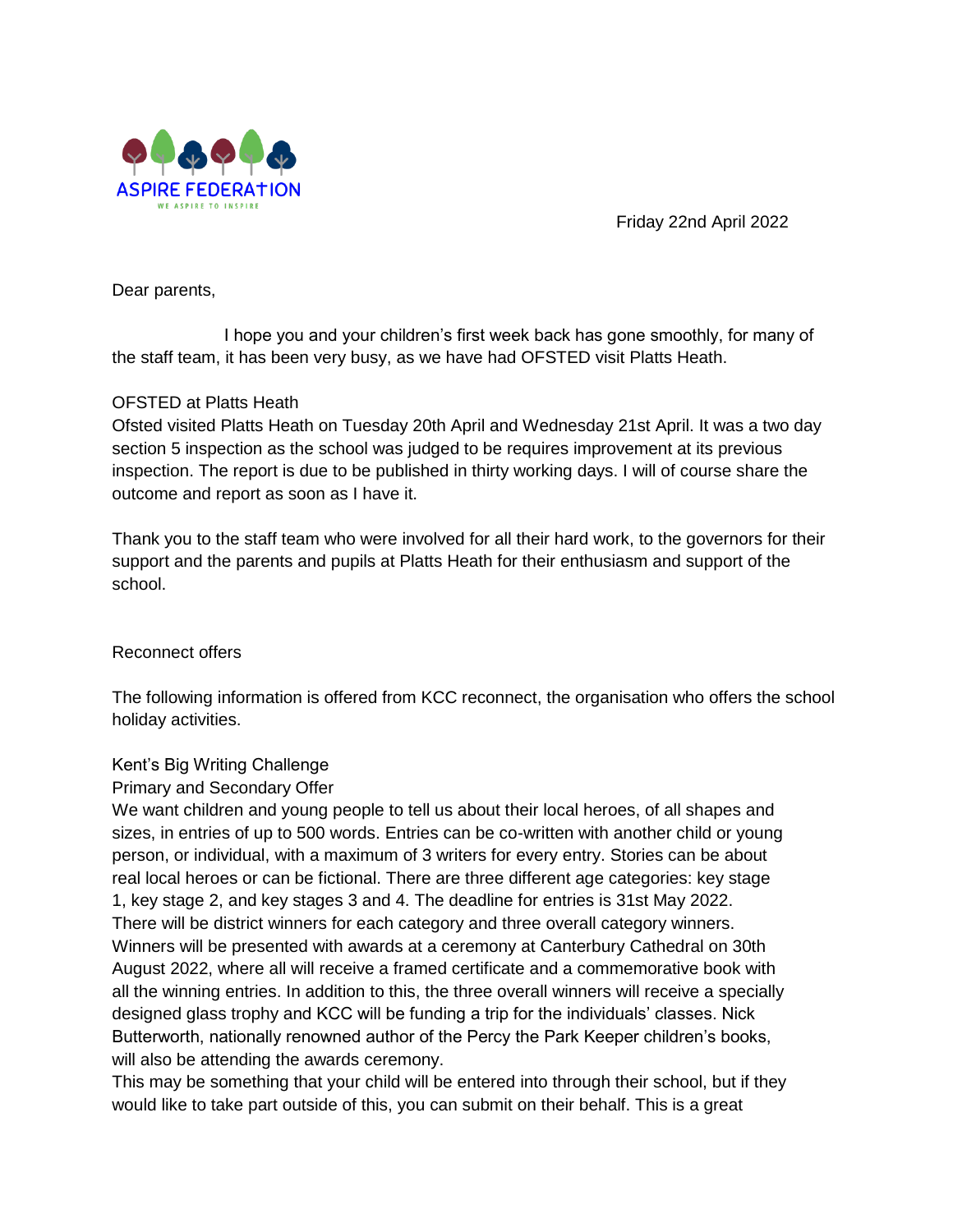opportunity to expand learning in English and Literacy.

### **Kent Children's University Family Membership – 50% Discount**

12 months' Kent Children's University family membership – 50% discount until the beginning of September 2022!

Children's University used to be solely a school-based programme but has been opened to families where a child's school is not involved or if the child is electively home educated. With funding from Reconnect, KCU is offering a discounted enrolment fee of £12.50 for the year.

Children and families use Children's University Online to search for fun and enjoyable learning activities that take place outside normal school time. Activities range from trips to tourist destinations, music lessons, sessions in sports clubs, learning a language, and much more. Families can also access a range of free or low-cost materials to complete at home. The list of learning activities is growing so the opportunities are endless.

### **Home Study Support**

#### Primary and Secondary Offer

Do you think your child would benefit from additional study support from home? Invicta National Academy is running a Home Study Support offer, which provides access to support from a qualified teacher virtually from home. The offer accessible to all pupils in Years 5 and 6 (upper KS2 offer) and all KS4 pupils. Since its launch on 28<sup>th</sup> February, over 1,000 pupils have registered, with a high attendance across the sessions. Feedback so far has been very positive.

Home Study Support gives virtual access to a qualified teacher two evenings a week for Upper KS2 and KS4 pupils. The sessions next term will start again week commencing 18th April:

- Upper KS2 Maths 5-6pm Tuesday and Thursday
- Upper KS2 English 6-7pm Tuesday and Thursday
	- KS4 Maths 5-6pm Tuesday and Thursday
	- KS4 Science 6-7pm Tuesday
	- KS4 English 6-7pm Thursday

#### **What's On Guide**

Reconnect has funded a range of local activities and events for children and young people. Organisations are regularly uploading information about their activities to our What's On Guide.

Please see the leaflet attached to this letter for more information and links to